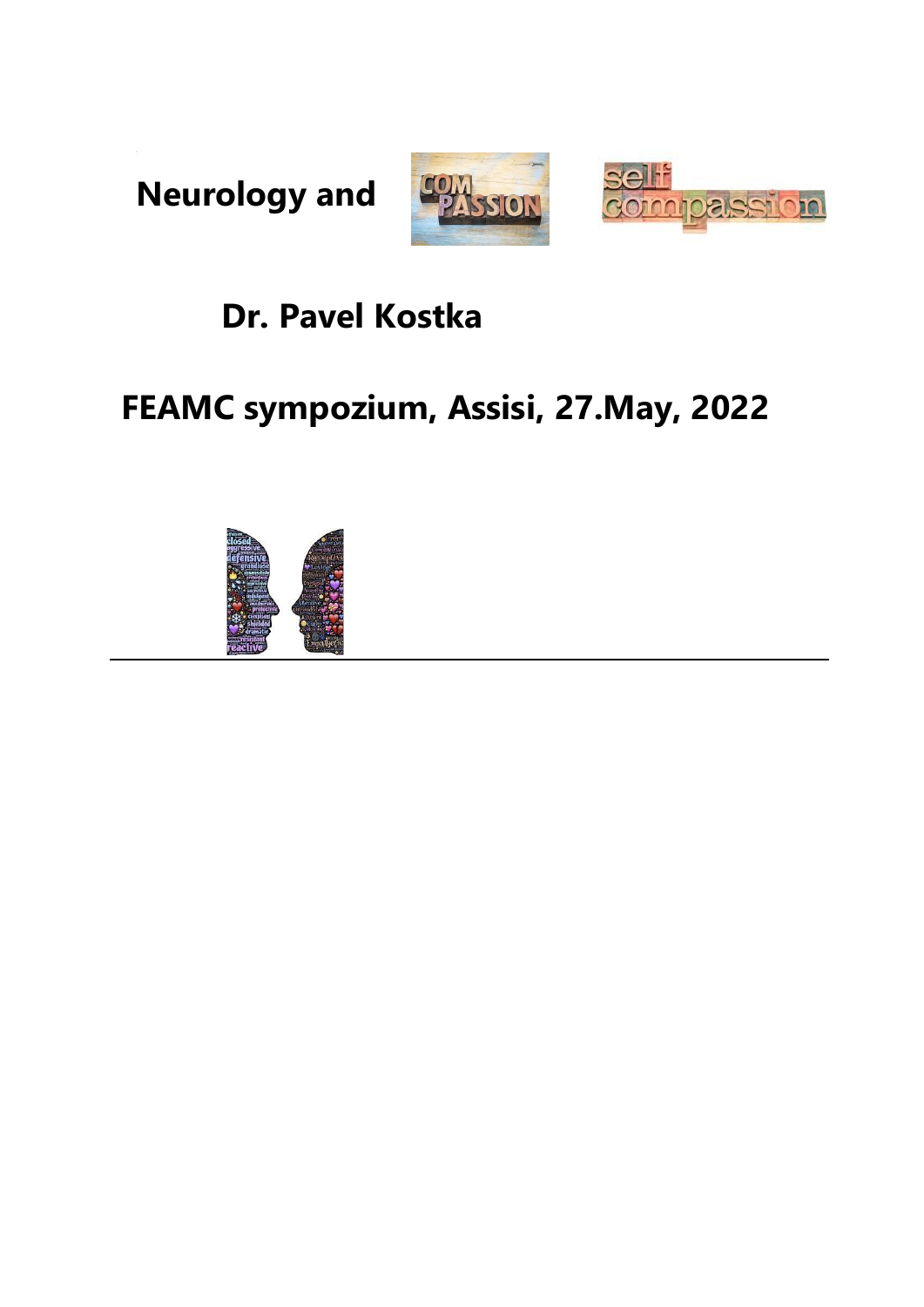

# What about ?

Compassion is a feeling of complicity in the pain and suffering of others, in which empathy (as opposed to regret) is manifested.

According to research, compassion consists of the following five elements:

### 1/recognizing suffering

2/**understanding** the fact of the **universal presence of suffering** in human experience 3/experiencing emotion over the suffering of others

4/and emotional connection with their

suffering tolerating the accompanying unpleasant feelings (e.g. fear, distress, pain)

5/by remainig open to and accepting the

person´suffering , acting or motivating one to act towards mediating relief from suffering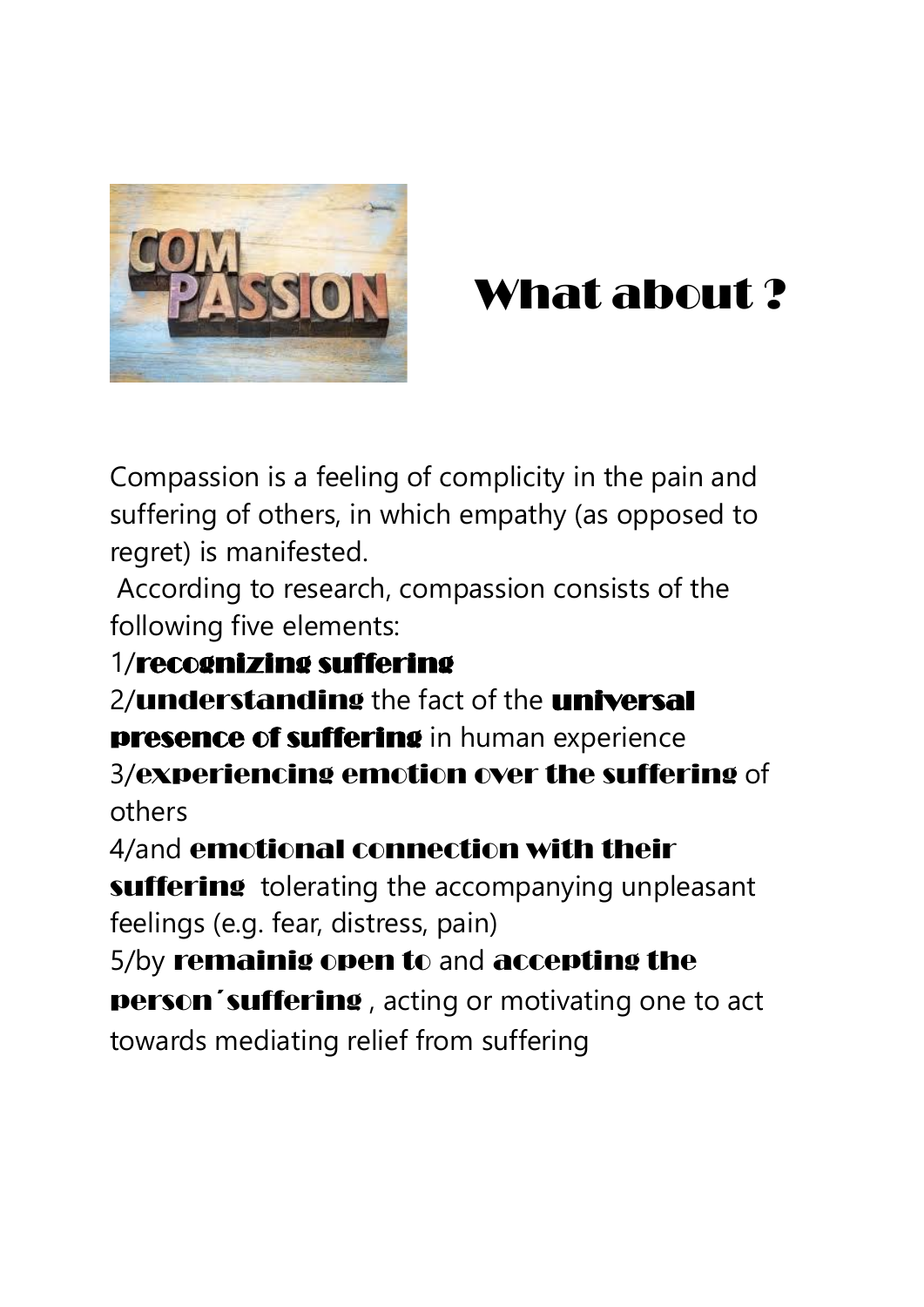When we feel compassion

our heart rate slows down, we secrete the "bonding hormone" oxytocin, and regions of the brain linked to [empathy,](http://home.uchicago.edu/~decety/Files/other/Decety_BCNR_2004.pdf) [caregiving,](https://www.youtube.com/watch?v=RZGJV5TRk_c) and [feelings of pleasure](http://harbaugh.uoregon.edu/Papers/HMB%202007%20Science%20Tax%20Give.pdf) light up, which often results in our wanting to approach and care for other people.which often results in our wanting to approach and care for other people.

When he went ashore he saw a great crowd, and he had compassion on them and healed their sick. /Matthew 14:14/

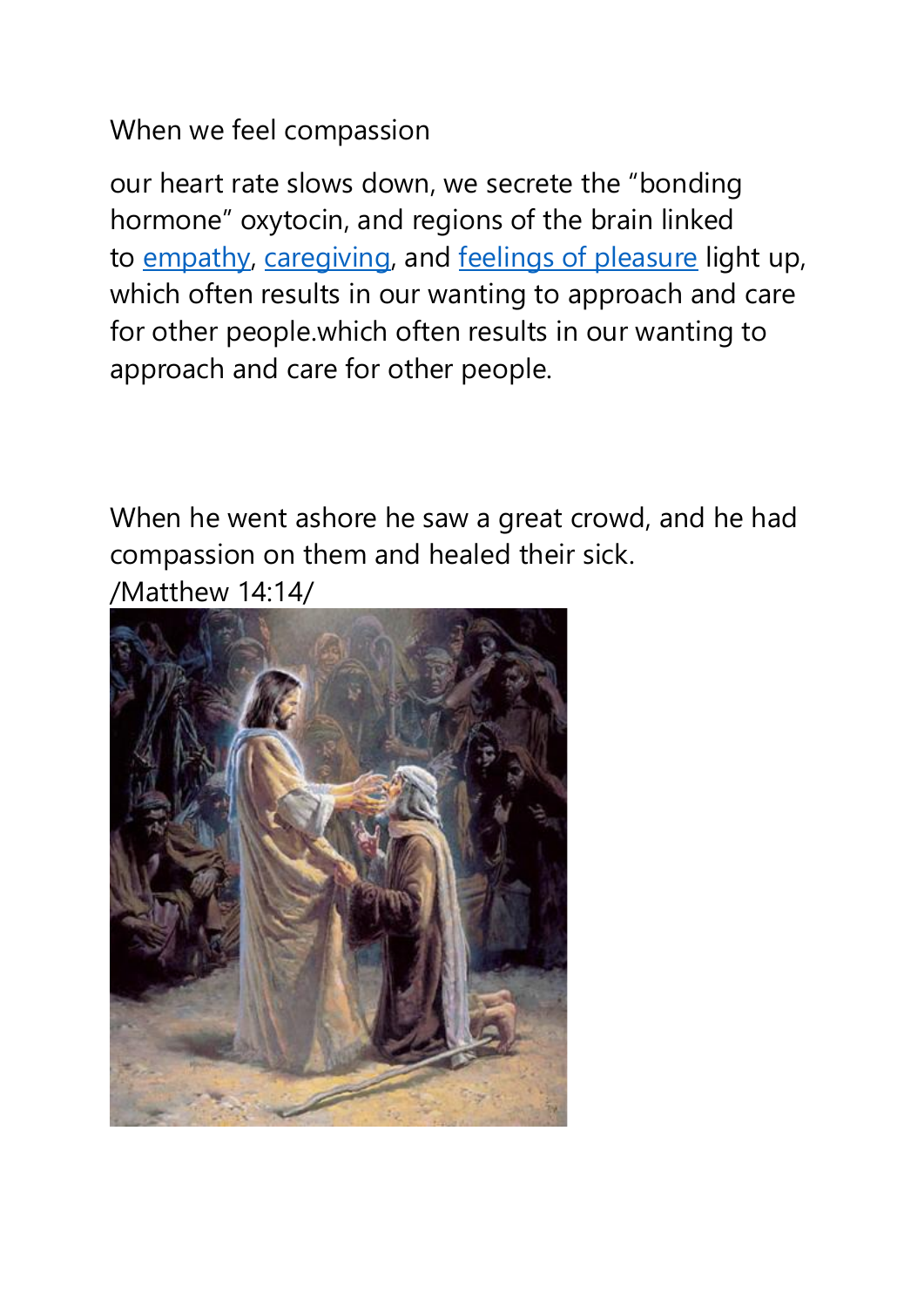# Cathechism of catolic church

Christ's compassion toward the sick and his many healings of every kind of infirmity are a resplendent sign that "God has visited his people" and that the "Kingdom of God is closed at the hand" His compassion toward all who suffer goes so far that he identifies himself with them:

"I was sick and you visited me."



#### Pope Francis

It means **to** suffer **with, in other words to empathize with the suffering of another, to the point of taking it upon oneself**. Jesus is like this: he suffers together with us, he suffers with us, he suffers for us. And **the sign of this compassion is the healing of countless people** he performed.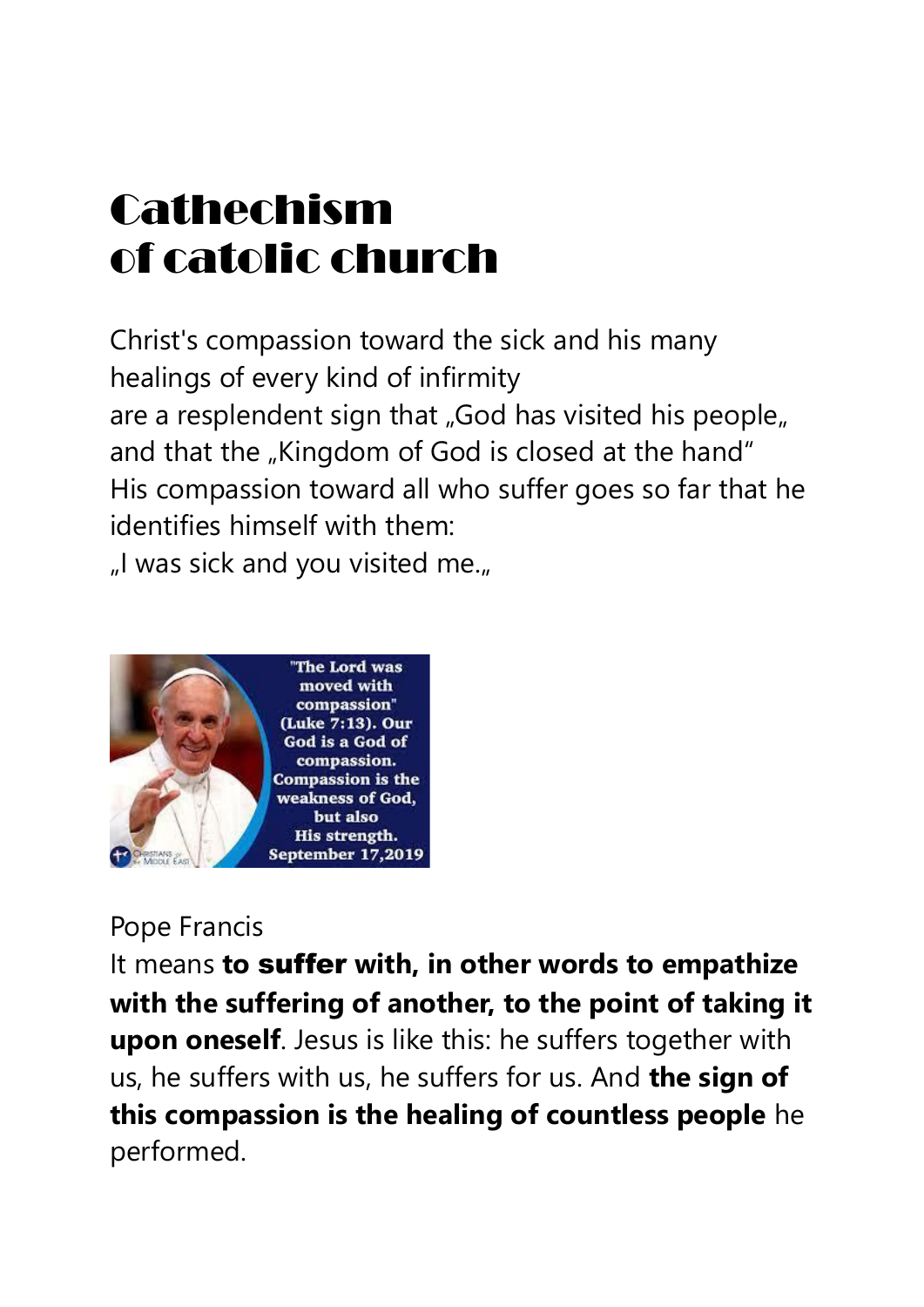

## What about ?

The self-compassion model was developed by (Neff, 2003) and consists of six components: selfkindness, selfjudment, common humanity, isolation, mindfulness, and over-identification.

3 Main Components to Self-Compassion

- · Self-Kindness vs. Self-Judgment
- Common Humanity vs. Isolation
- · Mindfulness vs. Over-Identification

Self-compassion is a key

factor in **mental health improvement** (e.g., happiness, psychological well-being, and satisfaction with life)

Furthermore, can prevent individuals from pathological symptoms (e.g., anxiety, stress and depression) and can work towards personal perfection with shortcoming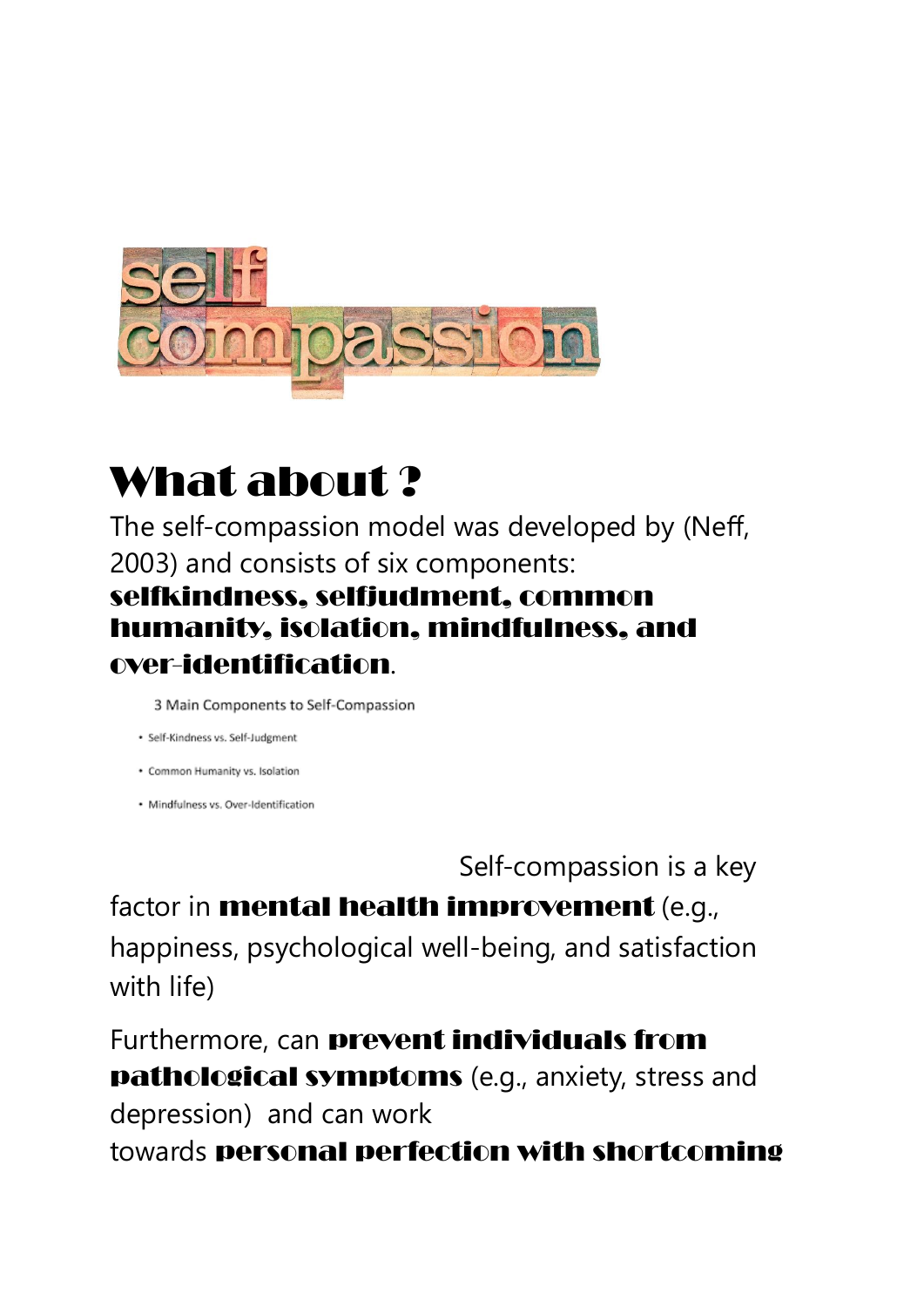

# Kristin Neff

Kristin Neff, professor Human Development at the University of Texas, discovered that *training*, reinforcing of self-compassion has a very beneficial effect in programs of psychological development.

She is researching this effect and has developed a great number of practical exercises, which one can use to enhance self-compassion on a daily basis, such as the 'self-compassion mantra'. She has developed a compassion training with Dr. Chris Germer.

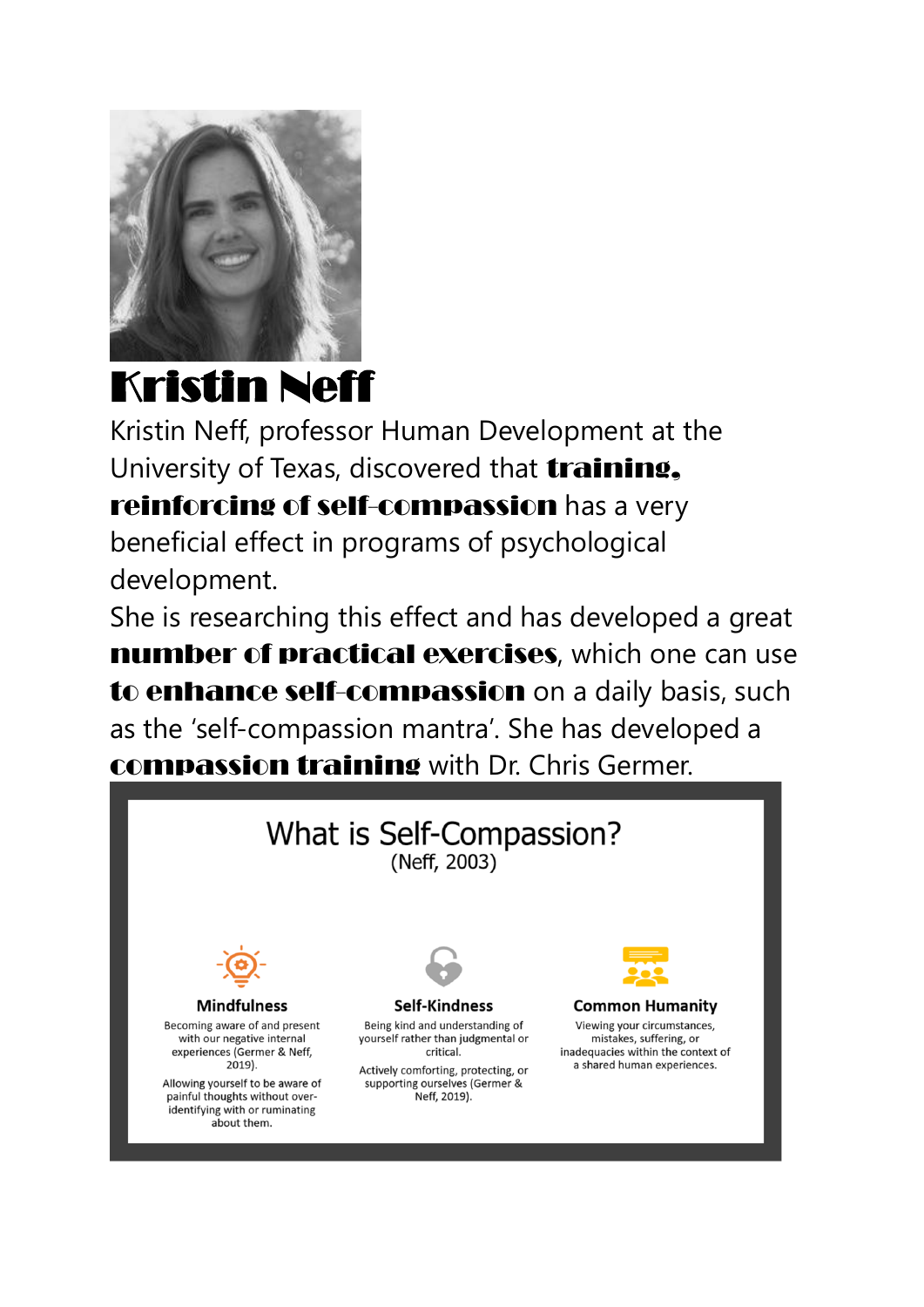# Neuroscience of compassion

From a neuroscience point of view, compassion and selfcompassion seem to involve two components in a complex interplay –

an arousal component and a higher-order reappraisal / [self-regulation/](https://www.psychologytoday.com/us/basics/self-control) one.

Arousal on witnessing an event that elicits compassion involves increased heart rate and nausea, symptoms like those experienced during personal threat or pain. Left unchecked, this can soon turn into personal distress.

The reappraisal component of compassion,

however, involves cognitively reframing an event to reduce the negative emotions you feel.

It is mediated by higher-order brain areas in the prefrontal cortex, seems to protec from personal distress.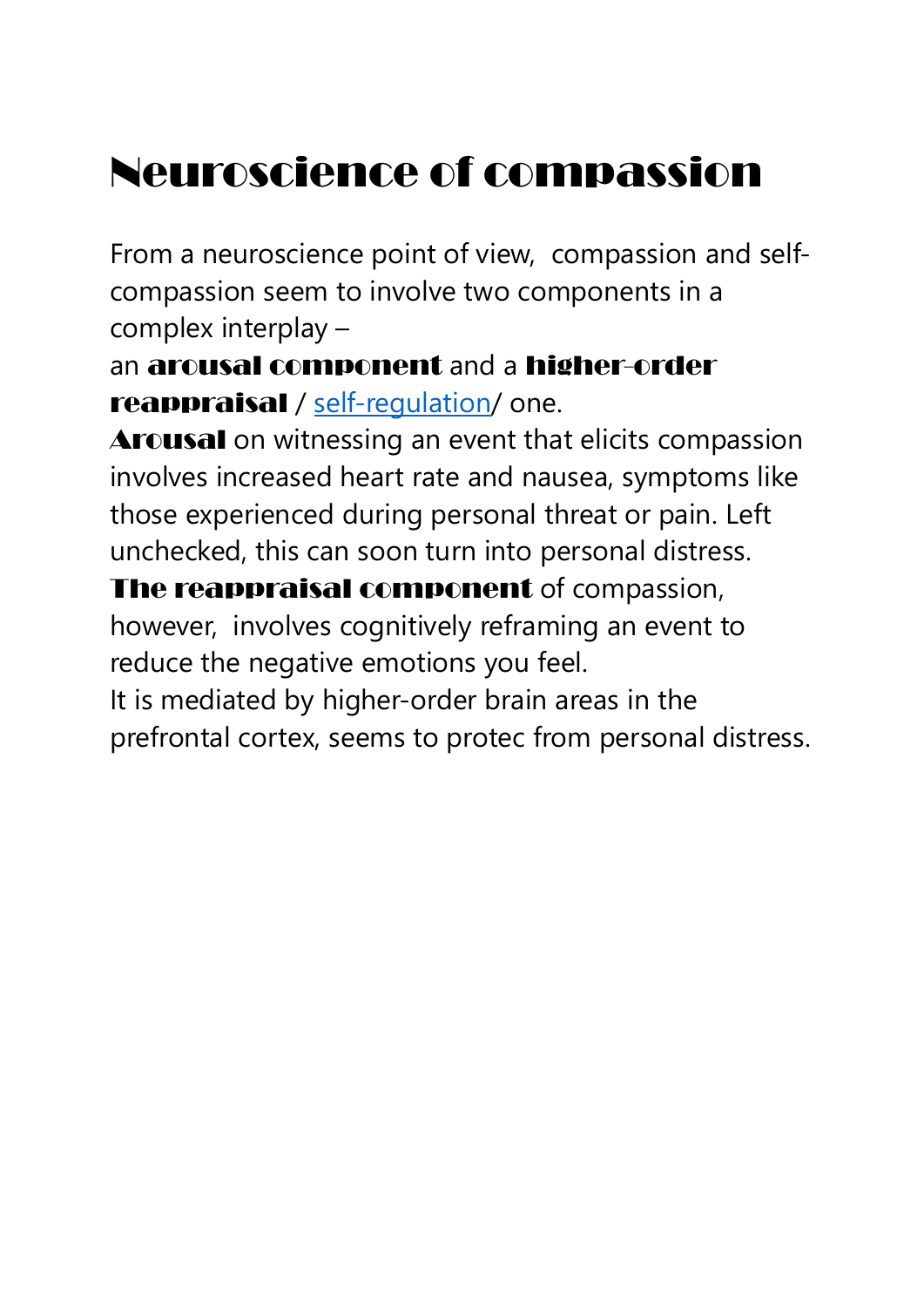# Educational programs and psychological counseling

to enhance compassion et self-compassion It can be expected, that providing appropriate solutions such as the implementation of effective educational programs and psychological counseling ,will enhance compassion and self-compassion, will enable to reduce the complications, problems and high costs of care and treatment of their diseases, and ultimately will lead to an increase in the general health of them.

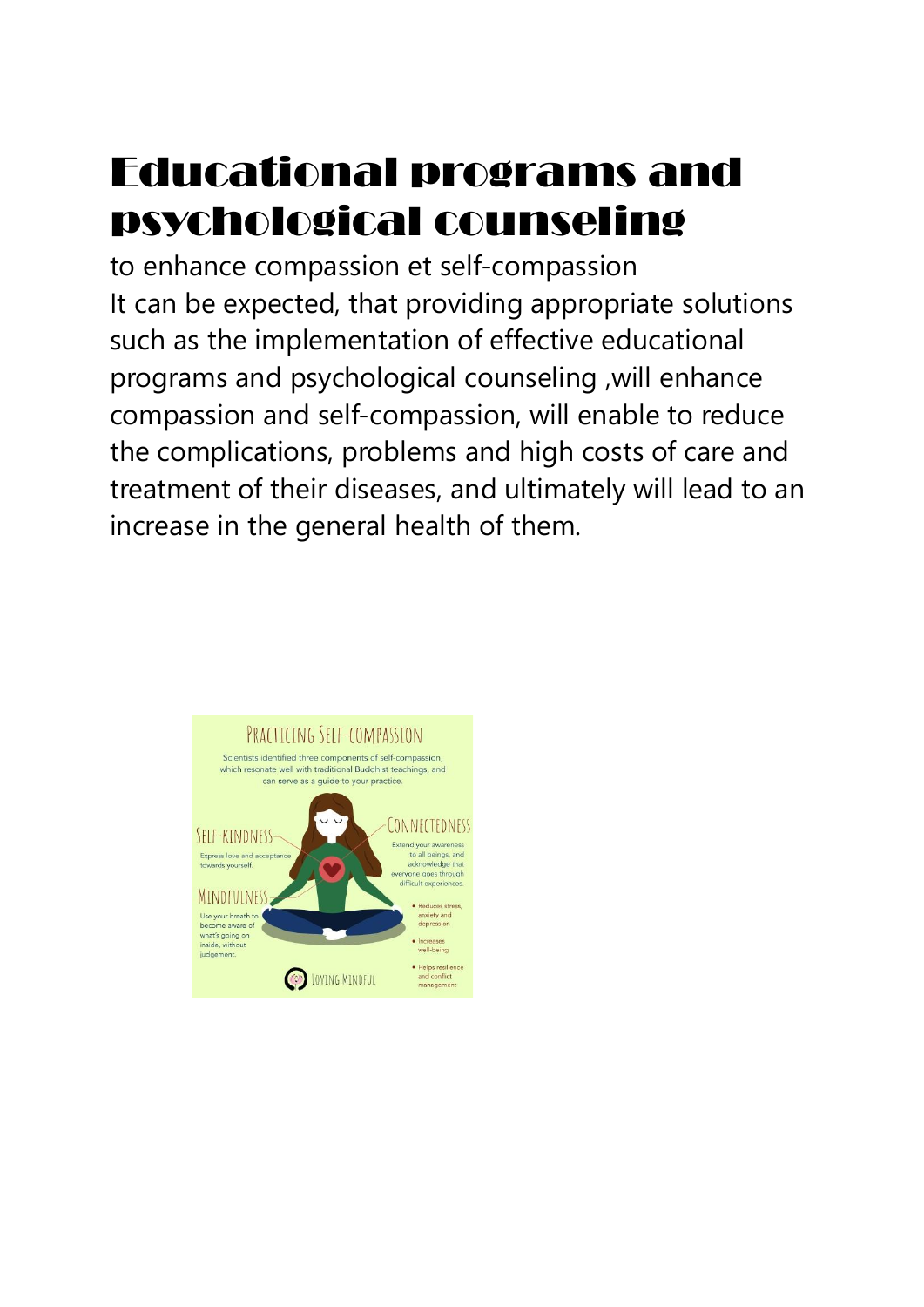

# Compassion-focused therapy/CFT/

a modern nonfarmacological access to diminuish problems of pacient by various diseases, aiming to reinforce the own self-compassion.

## **Compassion Focused Therapy**



Compassion Focused Therapy, developed by Dr Paul Gilbert, brings together techniques from CBT with concepts from evolutionary psychology, social psychology, developmental psychology, Buddhist psychology, and neuroscience.

Similar to Polyvagal Theory, it suggests that there are three types of functional emotion regulation systems:

#### Drive - Safety - Threat

According to Gilbert, "One of its key concerns is to use compassionate mind training to help people develop and work with experiences of inner warmth, safeness and soothing, via compassion and self-compassion".

https://www.cambridge.org/core/journals/advances-in-psychiatric-treatment/article/in<br>troducing-compassionfocused-therapy/ECBC8B7B87E90ABB58C4530CDEE04088

Therefore CFT **aims to help promote mental and emotional healing by encouraging people in treatment to be compassionate toward themselves and other people**.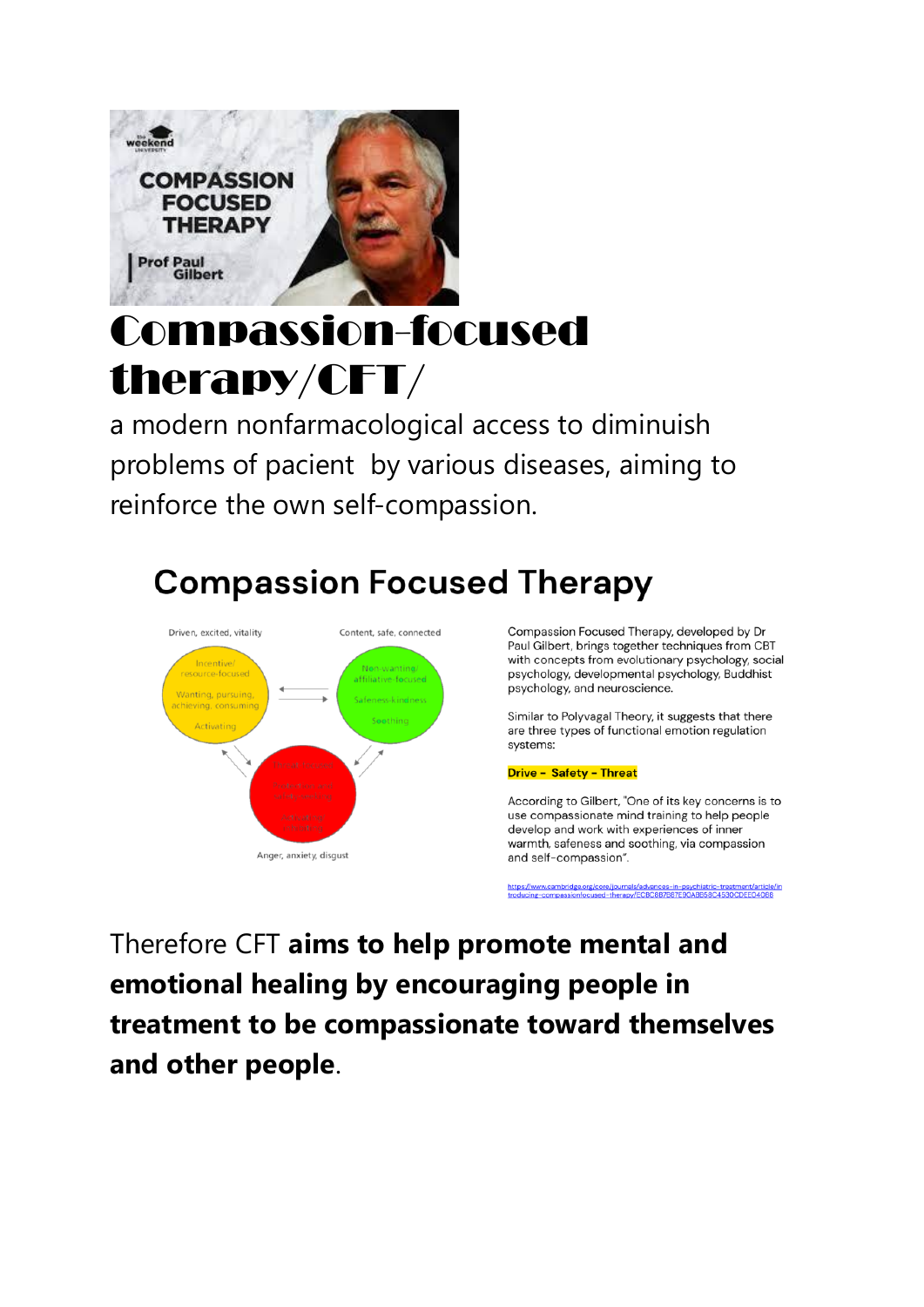# CFT – compassionate training

The central therapeutic technique of **CFT** is compassionate mind training , which teaches the skills and attributes ofcompassion.

Compassionate mind training helps transform problematic patterns of cognition and emotion related to [anxiety,](https://en.wikipedia.org/wiki/Anxiety) [anger,](https://en.wikipedia.org/wiki/Anger) [shame](https://en.wikipedia.org/wiki/Shame) and [self-criticism.](https://en.wikipedia.org/wiki/Self-criticism)

#### Humans have evolved with at least Three primal types of emotion regulation system:

#### 1/the threat (protection) system

#### 2/the drive (resource-seeking) system and 3/the soothing system

**CFT** emphasizes the links between cognitive patterns and these three emotion regulation systems Through the use of techniques such as compassionate mind training and **[cognitive behavioral counselling](https://en.wikipedia.org/wiki/Cognitive_behavioral_counselling) (CBT)**, counselling clients can learn to manage each system more effectively and response more appropriately to situations. $[4]$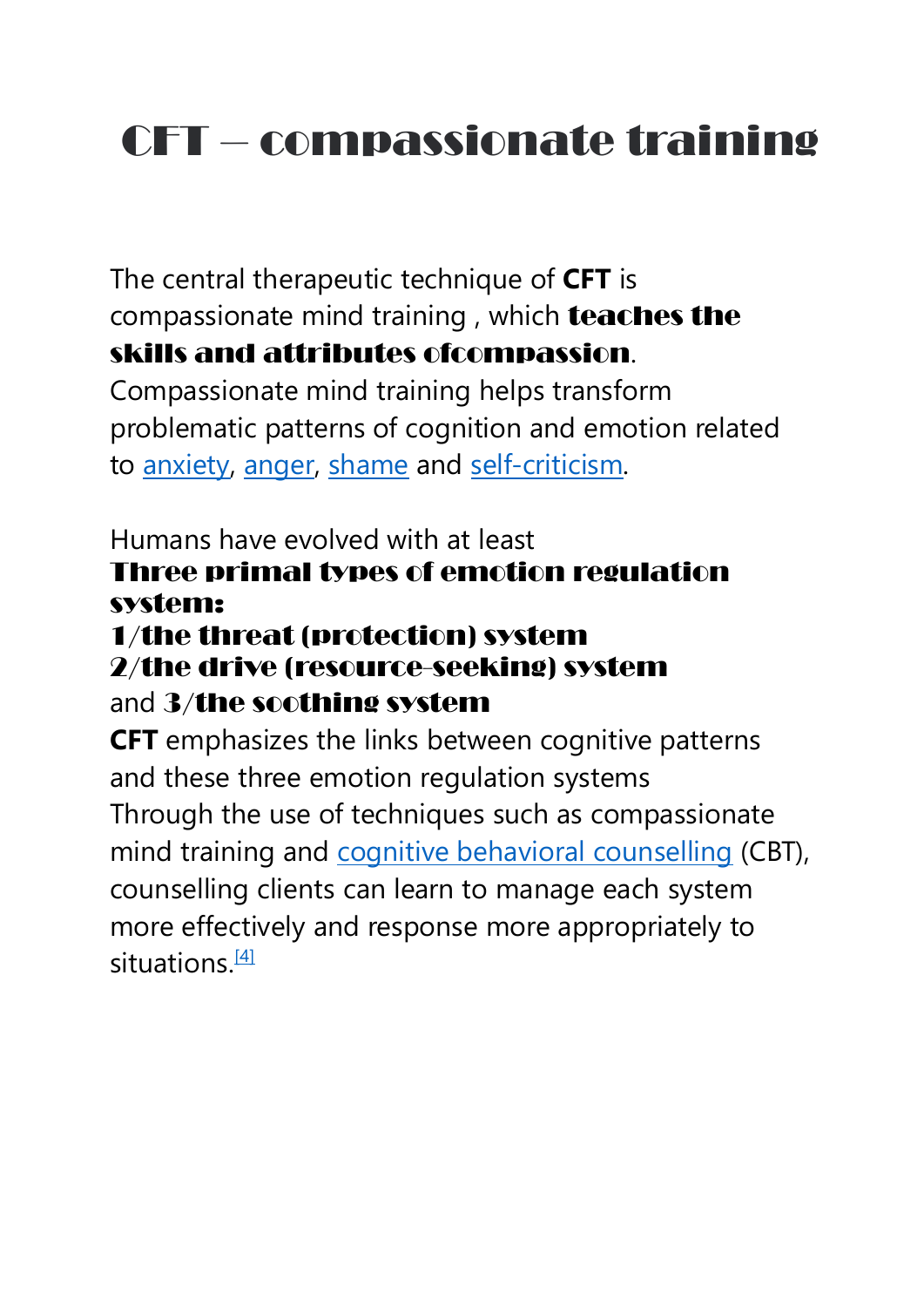#### **Compassion Fatique:**

stress resulting from helping or wanting to help people who are experiencing trauma or suffering.

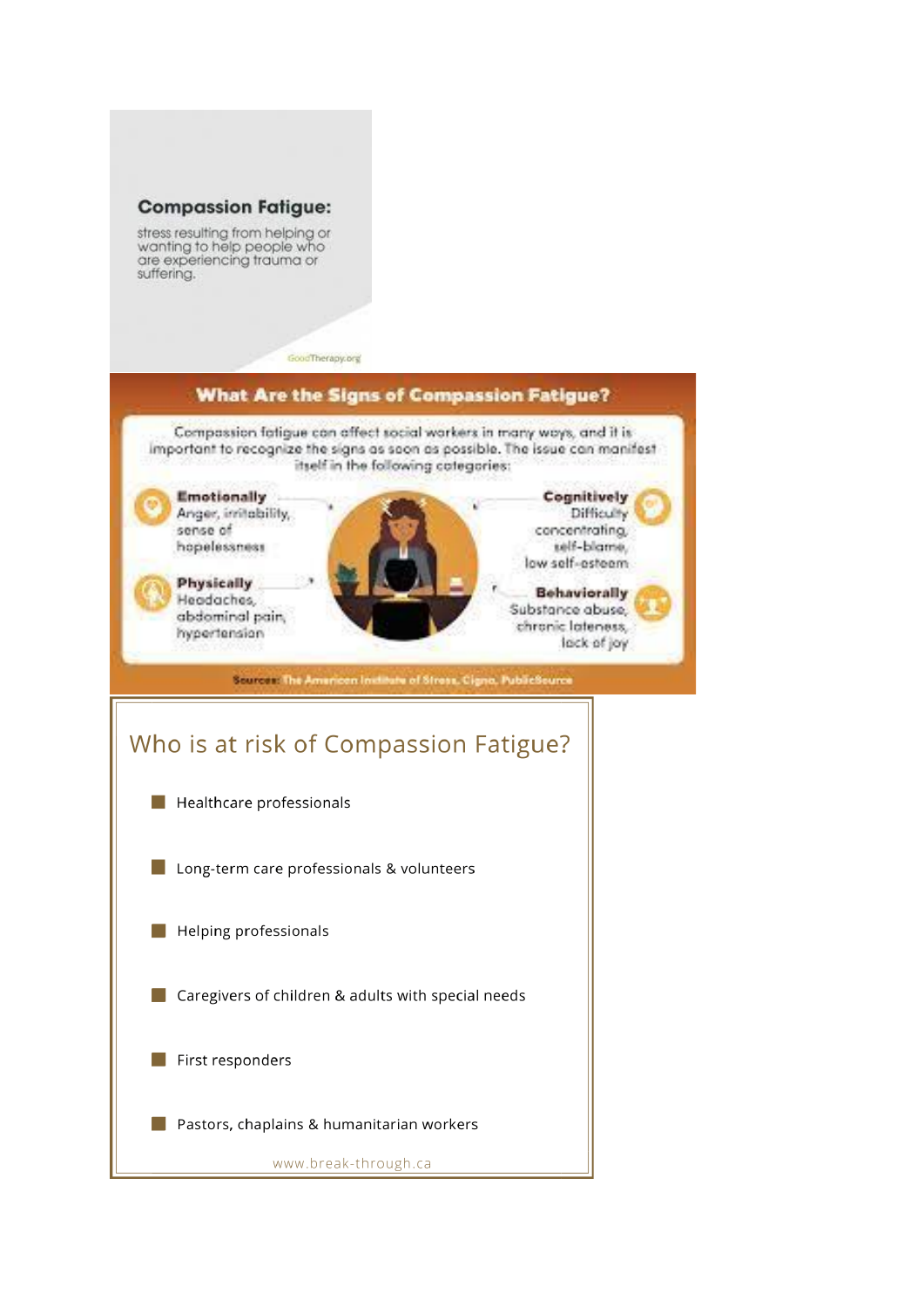

### 66

Let us treat others with the same passion and compassion with which we want to be treated. Let us seek for others the same possibilities which we seek for ourselves. **POPE FRANCIS** 

Folon aABC



The purpose of human life is to serve, and to show compassion and the will to help others.

ALBERT SCHWEITZER

66

**CONEWS**